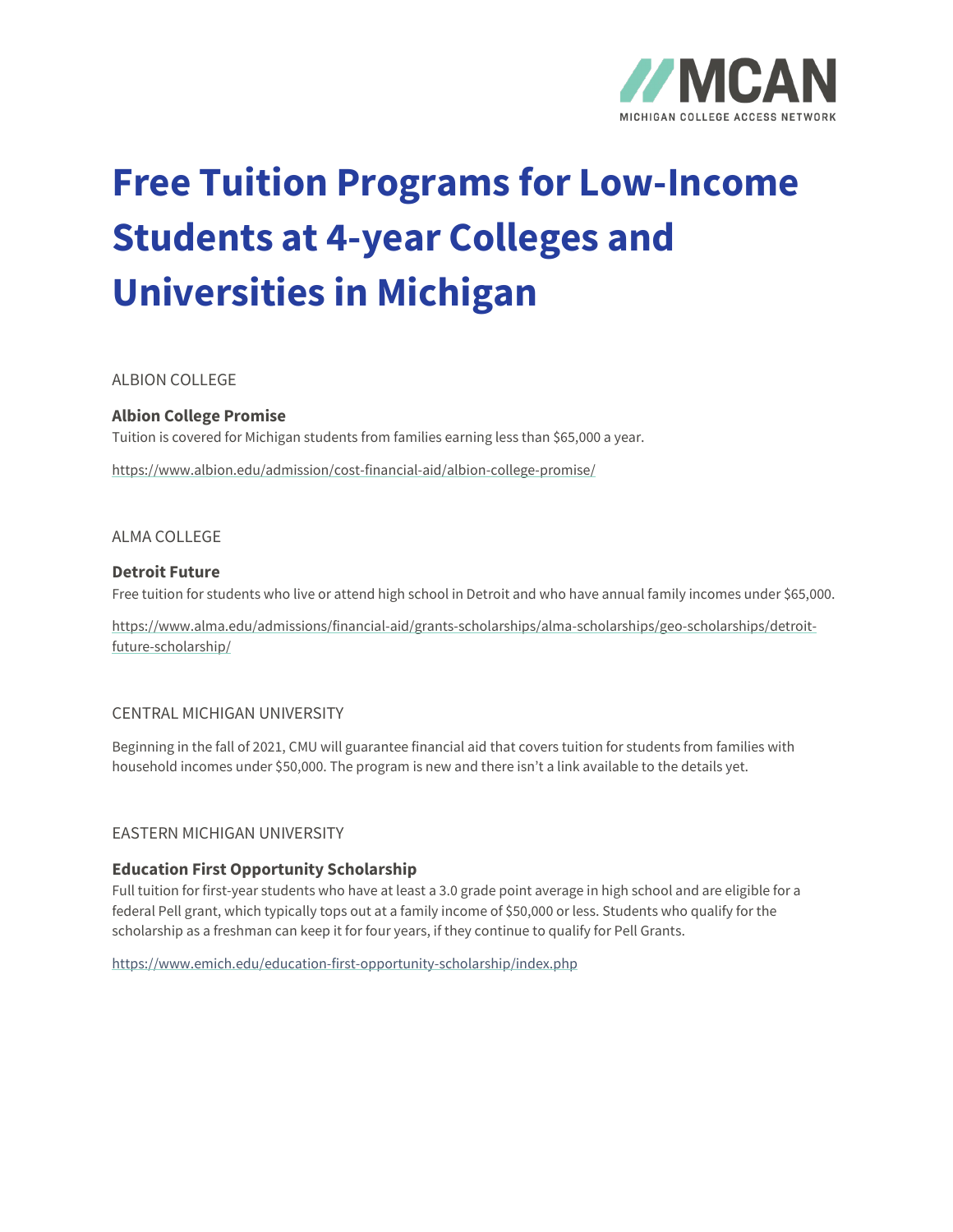

# FERRIS STATE UNIVERSITY

## **Ferris Launch**

Full tuition for first-time college students with a 3.0 or higher grade point average in high school and a FAFSA determination that their family cannot contribute any money toward college costs.

<https://www.ferris.edu/admissions/financialaid/FerrisLaunch.htm>

# GRAND VALLEY STATE UNIVERSITY

# **Grand Valley Pledge**

Full tuition for full-time students from six counties (Kent, Ottawa, Calhoun, Muskegon, Wayne, and Grand Traverse) who are from families with household incomes under \$50,000 and have less than \$50,000 in assets outside of things like the home they live in and retirement accounts.

<https://www.gvsu.edu/gvpledge/>

# MICHIGAN STATE UNIVERSITY

#### **Spartan Advantage Program**

Michigan students from families qualifying for the maximum federal Pell grant – a rule of thumb is a household income under \$26,000 – are eligible for a program offering free tuition and other financial aid. Students can get free tuition for up to eight semesters.

<https://finaid.msu.edu/spad.asp>

# OAKLAND UNIVERSITY

## **Golden Grizzlies Tuition Guarantee**

Free tuition for students with expected family contributions on the FAFSA of under \$8,000. University officials say the average household income of those who qualify for the Oakland program is \$41,000, though families earning as much as \$140,000 are considered. Students can receive free tuition for four years.

<https://oakland.edu/tuition-guarantee/>

#### SAGINAW VALLEY STATE UNIVERSITY

#### **Cardinal Commitment**

Families with incomes under \$50,000 can attend Saginaw Valley tuition-free beginning in the fall of 2021. Covers eligible tuition and mandatory fees for new first-time college students for up to four continuous years or through completion of first bachelor's degree, whichever is sooner.

<https://www.svsu.edu/cardinalcommitment/>